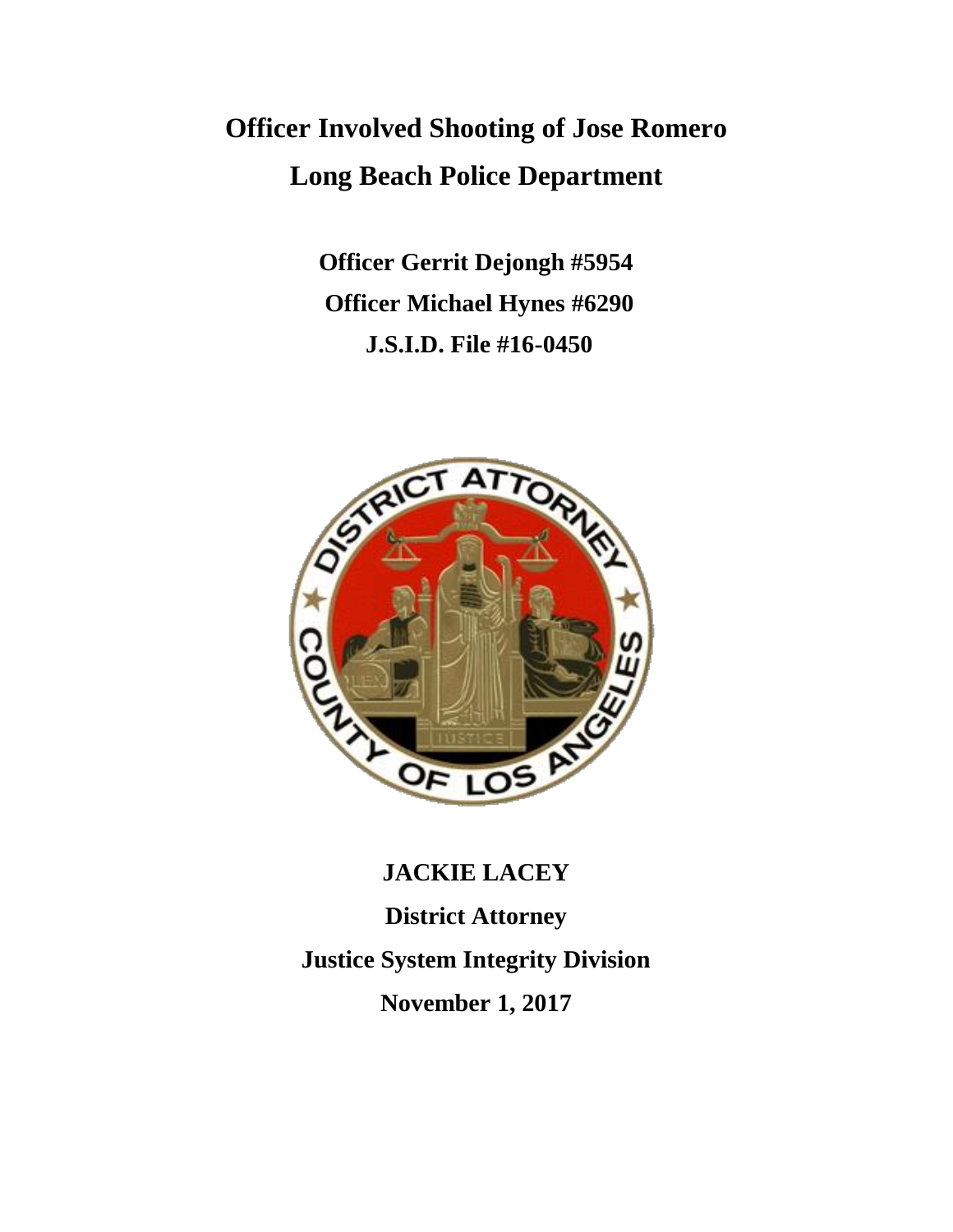## **MEMORANDUM**

| TO:             | <b>CHIEF ROBERT G. LUNA</b><br>Long Beach Police Department<br>400 West Broadway<br>Long Beach, California 90802 |
|-----------------|------------------------------------------------------------------------------------------------------------------|
| FROM:           | <b>JUSTICE SYSTEM INTEGRITY DIVISION</b><br>Los Angeles County District Attorney's Office                        |
| <b>SUBJECT:</b> | Officer Involved Shooting of Jose Romero<br>$\overline{1}$ S I D. File #16-0450<br>L.B.P.D. File $#16-56538$     |
| DATE:           | November 1, 2017                                                                                                 |

The Justice System Integrity Division of the Los Angeles County District Attorney's Office has completed its review of the September 4, 2016, fatal shooting of Jose Romero by Long Beach Police Department (LBPD) Officers Gerrit Dejongh and Michael Hynes. It is our conclusion that Officer Dejongh acted in lawful self-defense and that Officer Michael Hynes acted in the lawful defense of another.

The District Attorney's Command Center was notified of the shooting on September 5, 2016, at approximately 1:30 a.m. The District Attorney Response Team (DART) responded and was given a briefing and a walk-through of the scene.

The following analysis is based on investigative materials by the LBPD Homicide Division.

### **INTRODUCTION**

On Sunday, September 4, 2016, at approximately 9:14 p.m., Jose Romero, a United States Army veteran suffering from post-traumatic stress disorder, called 9-1-1 and told the dispatcher that he was going to "commit suicide by cop." Romero confirmed that he was at Obispo Street, Apartment A, and told the dispatcher he was going to come out of his apartment "running." Romero further told the dispatcher that he had a gun in his hand and that he no longer wanted to live.

Romero remained on the phone with the 9-1-1 dispatcher and gave her several biographical details about himself as she offered to get him help and tried to dissuade him from hurting himself. Romero again told the dispatcher that he wanted the police to shoot him and that he wanted to commit "suicide by cop." As the conversation came to a close, Romero claimed he was no longer in his apartment and was outside hiding between some cars. Romero finished the call by refusing to tell the dispatcher his exact location and then hung up.<sup>1</sup>

<sup>&</sup>lt;sup>1</sup> According to LBPD dispatch recordings, Romero initially called 9-1-1 on a landline.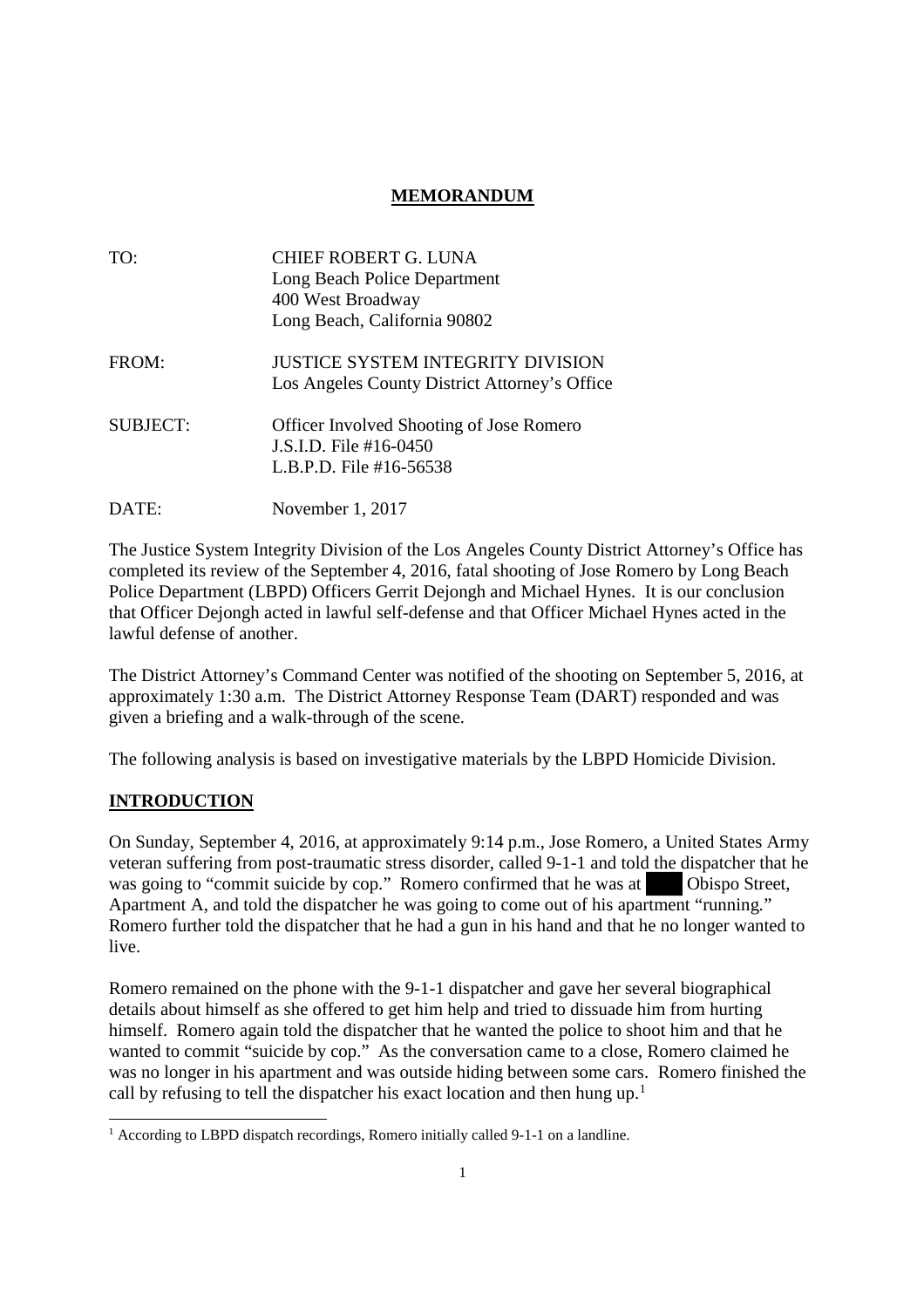Based on the information provided by Romero during this call, the LBPD Emergency Communications broadcast a request for units to immediately respond to the area of 1601 Obispo Street.

Romero exited his apartment with a cell phone and a knife and began to pace up and down Obispo Street. Romero did not have a handgun as he had claimed.

At approximately 9:16 p.m., Sergeant Jose Flores responded to the request for units and established a command post on Pacific Coast Highway and Obispo Street. Flores, who feared that Romero might ambush LBPD officers to provoke a deadly response, directed several units responding to Obispo Street to first stage at the command post in order to organize a safe approach to Romero's location and to devise a tactical plan for contacting him and taking him into custody.

Flores also requested help from an LBPD air unit. FOX2, a helicopter manned by Officers Eric Mifflin and Andrew Vandholt, was dispatched to the area of Obispo Street in order to monitor Romero's location and to determine whether he was armed. Several other LBPD officers also responded to the call and were directed to establish perimeter positions around 1601 Obispo Street.

FOX2 Officers Mifflin and Vandholt spotted Romero and relayed their observations to officers on the ground. Mifflin notified communications division that: 1) Romero had a shiny metal object resembling a knife, or possibly a revolver, in his left hand; 2) Romero had a cell phone in his right hand; and 3) Romero's neighbors were coming out of their residences to watch what was occurring. In addition, Mifflin alerted officers on the ground that an outdoor party with a childrens' "bounce house" was being held at a location close to 1601 Obispo Street. FOX2 continued to circle the area, track Romero and provide updates to the officers on the ground. Romero continued to roam the area and appeared to be making calls on his cell phone.

At approximately 9:52 p.m., Officer Gerrit Dejongh responded to the call involving Romero. Dejongh parked his car at Obispo Street and 15<sup>th</sup> Street to block off northbound traffic. He then walked north towards Officers Sean Hunt and Michael Hynes, who were already stationed at the intersection of Obispo and Ransom Streets, approximately one half block south of Obispo Street.

From this vantage point, Dejongh could clearly see Romero was out on the street, armed with an approximately 12-inch long knife, pacing about. Dejongh, along with Hynes and Hunt, stayed posted in the area to monitor Romero, protect citizens and to order vehicular traffic off the street. Each of the three officers stayed as far away from Romero as possible while keeping him within their sight.



**Photo of the Knife Used by Romero**

Romero walked towards the three officers several times as they stood on the east side of Obispo Street, and then walked back towards his apartment. Whenever Romero approached, Hunt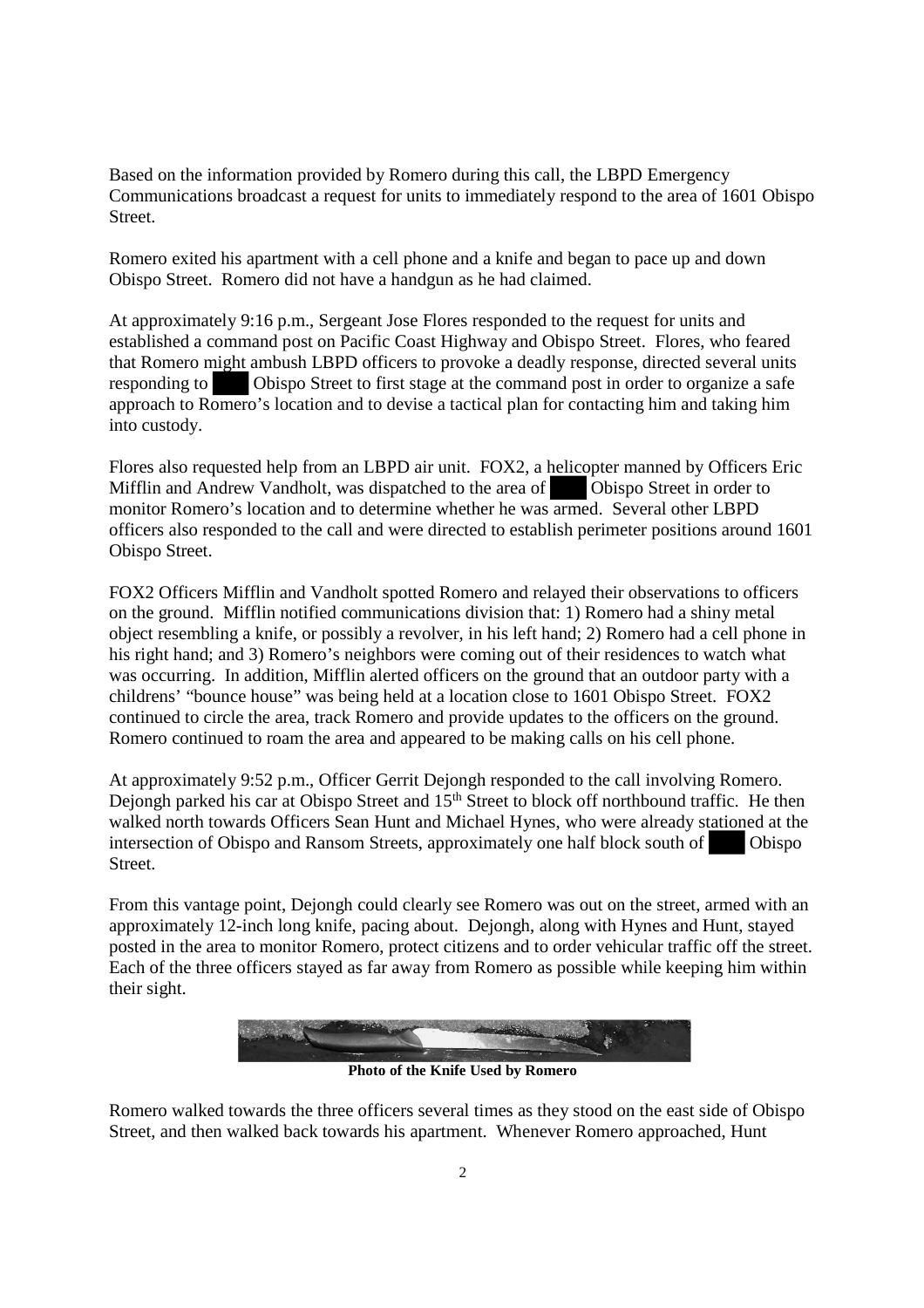repeatedly ordered him to drop the knife he was holding.<sup>2</sup> Romero did not respond and did not comply with Hunt's orders, but instead continued pacing on Obispo Street. Romero also appeared to make calls on a cell phone he was holding in his hand.

At approximately 10:13 p.m., Romero unexpectedly ran into the courtyard of his apartment complex at Obispo Street. FOX2 lost sight of Romero due to the poor lighting in the complex courtyard.<sup>3</sup> Hunt, Dejongh and Hynes ran north on the east side of Obispo Street to see if they could spot Romero but did not see him. Dejongh, Hunt and Hynes moved to the sidewalk located between and Obispo Street in order to maintain a view of the courty and at Obispo Street.

A few minutes later, Hunt spotted Romero as he exited his apartment. All three officers watched as Romero walked onto Obispo Street holding his knife with both hands in front of him as if it were a firearm. Romero walked quickly towards Hunt, Dejongh and Hynes. Hynes and Dejongh ordered him to drop the knife. Romero did not comply. He continued to advance towards Dejongh and then raised the knife overhead as he came closer.<sup>4</sup> In fear for his life, Dejongh fired his service weapon at Romero.<sup>5</sup> Hynes, who was located a few feet south of Dejongh, also shot at Romero fearing that he would kill Dejongh. Romero was struck by gunfire and fell immediately to the ground.

Witnesses David K. and LaFranz P. videotaped the events leading up to the shooting of Romero. In the videos taken by David K. and LaFranz P., Romero is visible as he walks towards Dejongh holding a knife with his arms stretched out in front of him as if pointing a firearm. David K.'s video captured Romero as he continued to advance towards Dejongh without pausing, and was then shot by Dejongh and Hynes. Statements made by the officers, however, are largely inaudible on David K.'s video recording due to the noise of FOX2 overhead.

In contrast, video taken by LaFranz P. captured two officers ordering Romero to drop his knife moments before he was shot, but did not visually capture the shooting itself because LaFranz P. ducked for cover literally moments before the officer involved shooting occurred.<sup>6</sup> The shots fired by Dejongh and Hynes, however, are audible in the video taken by LaFranz P.

Numerous residents of the neighborhood surrounding Obispo Street observed Romero as he advanced towards Dejongh with a knife in his hands pointing forward even as Dejongh repeatedly ordered him to drop his weapon. These witnesses include James H., Randi T., George

<sup>&</sup>lt;sup>2</sup> Dejongh and Hynes each heard Hunt repeatedly ask Romero to drop the knife. According to Hunt's report, he referred to Romero by his first name (Jose) in an attempt to establish a rapport with him and at approximately 9:54 p.m., he began to repeatedly order Romero to drop his knife and lay down. Hunt estimates in his report that he repeated these commands for 15 to 20 minutes, but Romero did not comply.

<sup>&</sup>lt;sup>3</sup> Mifflin estimated that FOX2 had been in the air almost an hour when Romero sprinted into the courtyard of his apartment building and disappeared from view.

<sup>&</sup>lt;sup>4</sup> Hynes, Hunt and Dejongh each reported seeing Romero raise the knife overhead with his right hand in the last moments before he was shot. Videos taken of the shooting are too dark to discern the last movements of Romero's right arm before he was shot, but three civilian witnesses interviewed, Luis B., Andrea B., and Hugo C., each described Romero as holding the knife overhead moments before he was shot.

<sup>5</sup> Dejongh estimated Romero was approximately 10 feet away at the time he fired at Romero; Hunt estimated the distance as 10 to 15 feet.

<sup>6</sup> The identities of the two officers who ordered Romero to drop his weapon are not clear in the video, but two separate voices can be clearly heard ordering Romero to drop his weapon.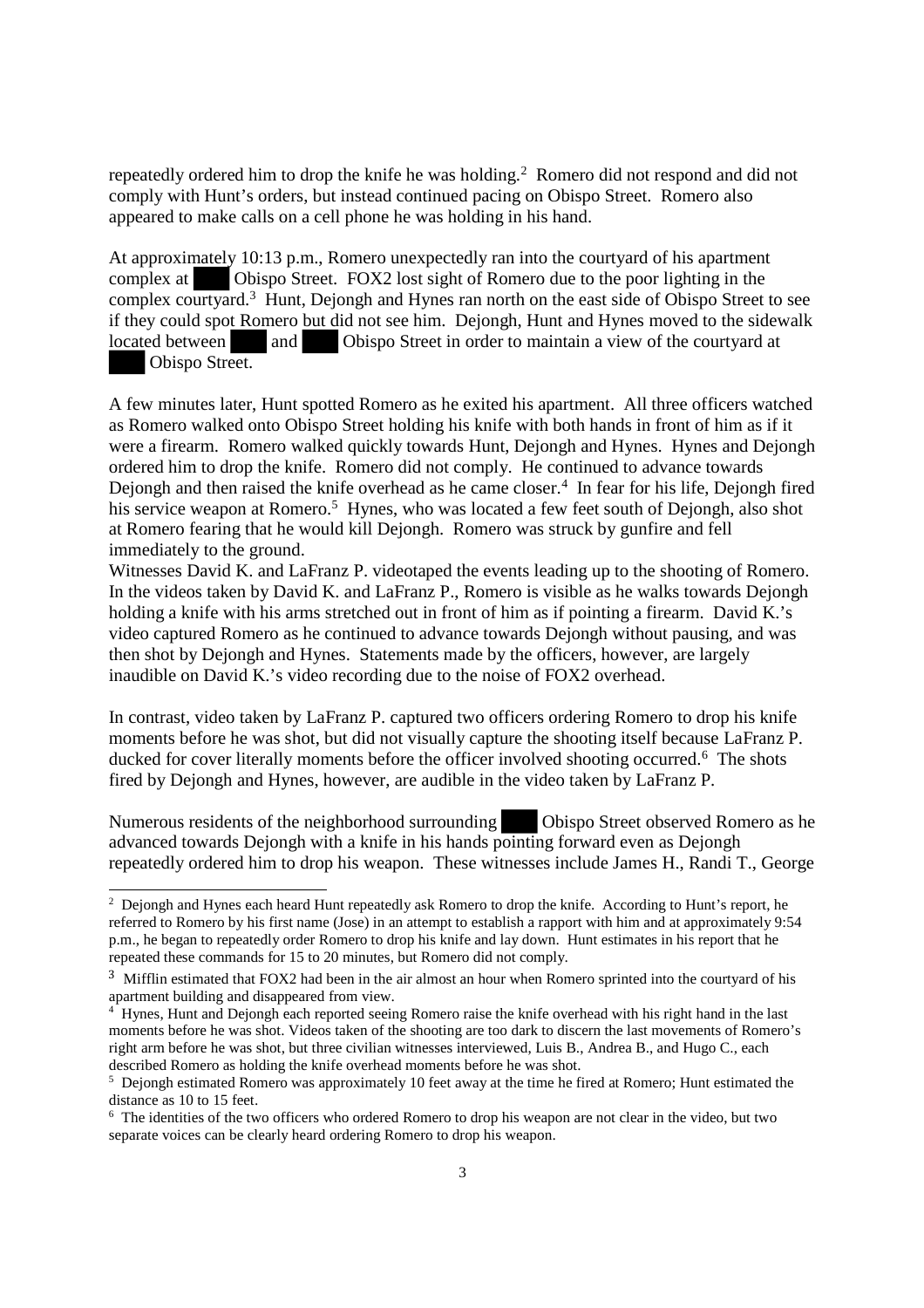D., David K., Steven S., Taylor C., LaFranz P. and Guadalupe  $C<sup>7</sup>$ . Three other witnesses, Hugo C., Andrea B., and Luis B., observed Romero advance towards the officers holding the knife raised overhead. Two witnesses, James H. and Steven S., described Romero's conduct as a "suicide by cop."

Deputy Medical Examiner Vadims Poukens conducted an autopsy of Romero's body and determined that Romero was struck six times by gunfire in the neck, chin, abdomen, right thigh, right shoulder and left thumb. Poukens found that the path of travel for the bullets which struck Romero's chin, abdomen and right thigh was front to back and downward. He further found that the bullet which struck Romero's neck traveled from front to back, left to right and downward while the shot to Romero's shoulder traveled right to left and downward. Poukens could not determine the path of travel of the bullet which struck Romero on the left thumb. Poukens concluded that the gunshots to Romero's chin and right shoulder proved to be fatal. Toxicology reports for blood samples taken from Romero confirmed the presence of ethanol.

As part of their investigation, LBPD detectives obtained information pertaining to arrests and/or citations sustained by Romero at the Long Beach Veterans Administration Medical Center (LBVAMC). LBVAMC located numerous reports pertaining to disturbances caused by Romero at the LBVAMC, including two instances wherein Romero voiced that he wanted to use the police as a means to commit suicide and asked either for the police to shoot him or stated he would take an officer's gun to provoke his death.

#### **LEGAL ANALYSIS**

The use of deadly force in self-defense or in the defense of another is justifiable if the person claiming the right actually and reasonably believed the following: (1) that he or someone else was in imminent danger of being killed or suffering great bodily injury; (2) that the immediate use of force was necessary to defend against that danger; and (3) that he used no more force than was reasonably necessary to defend against that danger. See, *CALCRIM No. 505*.

The test for whether an officer's actions were objectively reasonable is "highly deferential to the police officer's need to protect himself and others." *Munoz v. City of Union City* (2004) 120 Cal.App.4th 1077, 1102. Reasonableness of force used by an officer depends on the facts and circumstances of each particular case, including the severity of the crime at issue, whether the suspect poses an immediate threat to the safety of the officers or others, and whether he is actively resisting arrest or attempting to evade arrest by flight. *Graham v. Connor* (1989) 490 U.S. 386, 396. "The reasonableness of the particular force used must be judged from the perspective of a reasonable officer on the scene, rather than with the 20/20 vision of hindsight." *Id.* "The calculus of reasonableness must embody allowance for the fact that police are often forced to make split-second judgments—in circumstances that are tense, uncertain, and rapidly evolving—about the amount of force that is necessary in a particular situation." *Id.* at 396-97.

In California, the evaluation of the reasonableness of a police officer's use of deadly force employs a reasonable person acting as a police officer standard. *People v. Mehserle* (2012) 206

<sup>7</sup> Two other witnesses interviewed (Manuel H. and Julie R.) saw Romero advancing quickly with his arms raised in front of him. However, from their position, they could not tell if Romero had anything in his hands.